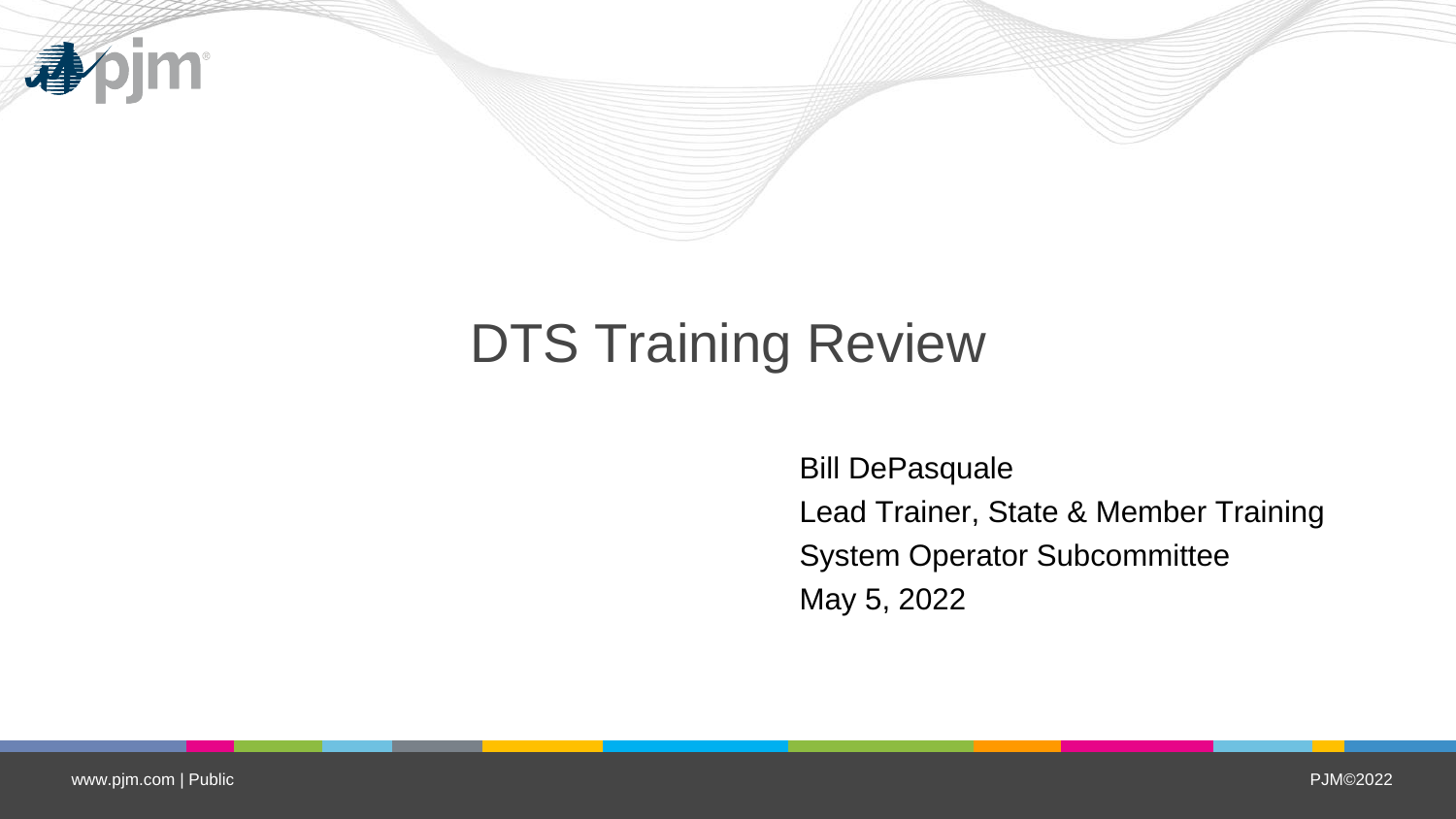

- State and Member Training
	- Continues to hold virtual sessions and online training through July 2022, Seminar is underway and we're currently on week nine
	- S&MT continues to increase the variety and amount of offerings, including expansion of online sessions
		- There are self-study simulation training opportunities, most of these items are limited to the simultaneous number of users that we can assign this out to
		- If you are interested please register for the course in the LMS and we will get you onto the waitlist as soon as possible
	- [The draft training plan for 2022 can be found here: https://www.pjm.com/-/media/training/2022](https://www.pjm.com/-/media/training/2022-draft-training-plan.ashx) draft-training-plan.ashx
	- The next upcoming Drills 2022 Summer Emergency Procedures Drill 5/3/22 Primary; 5/10/22 Backup

2022 Spring Restoration Drill 5/19/22-5/20/22 Primary; 5/26/22-5/27/22 Backup

- PJM Transmission certification Exam cut score increased from 64 to 65
- Reminder to complete the Job Task Analysis survey for the PJM Transmission Exam by May 20th
- We are looking for additional participants for the Exam Working Group for the PJM Generation Exam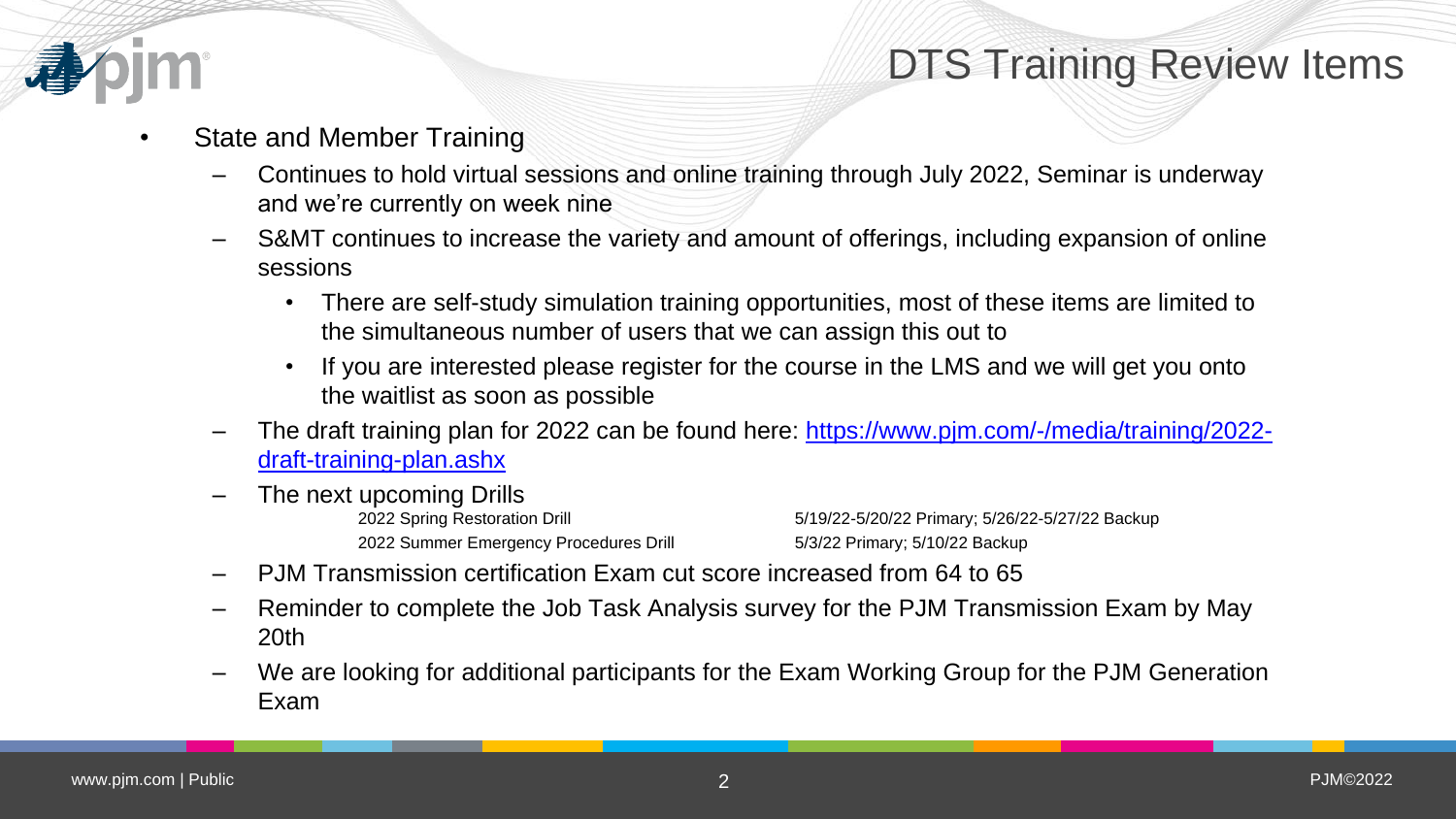

## DTS Training Review Items

- State and Member Training
	- Reach out early and often to State and Member Training to inquire about additional CEH hours for member operators
	- Reach out to **TrainingSupport@pjm.com** if interested in hosting your training through PJM's LMS